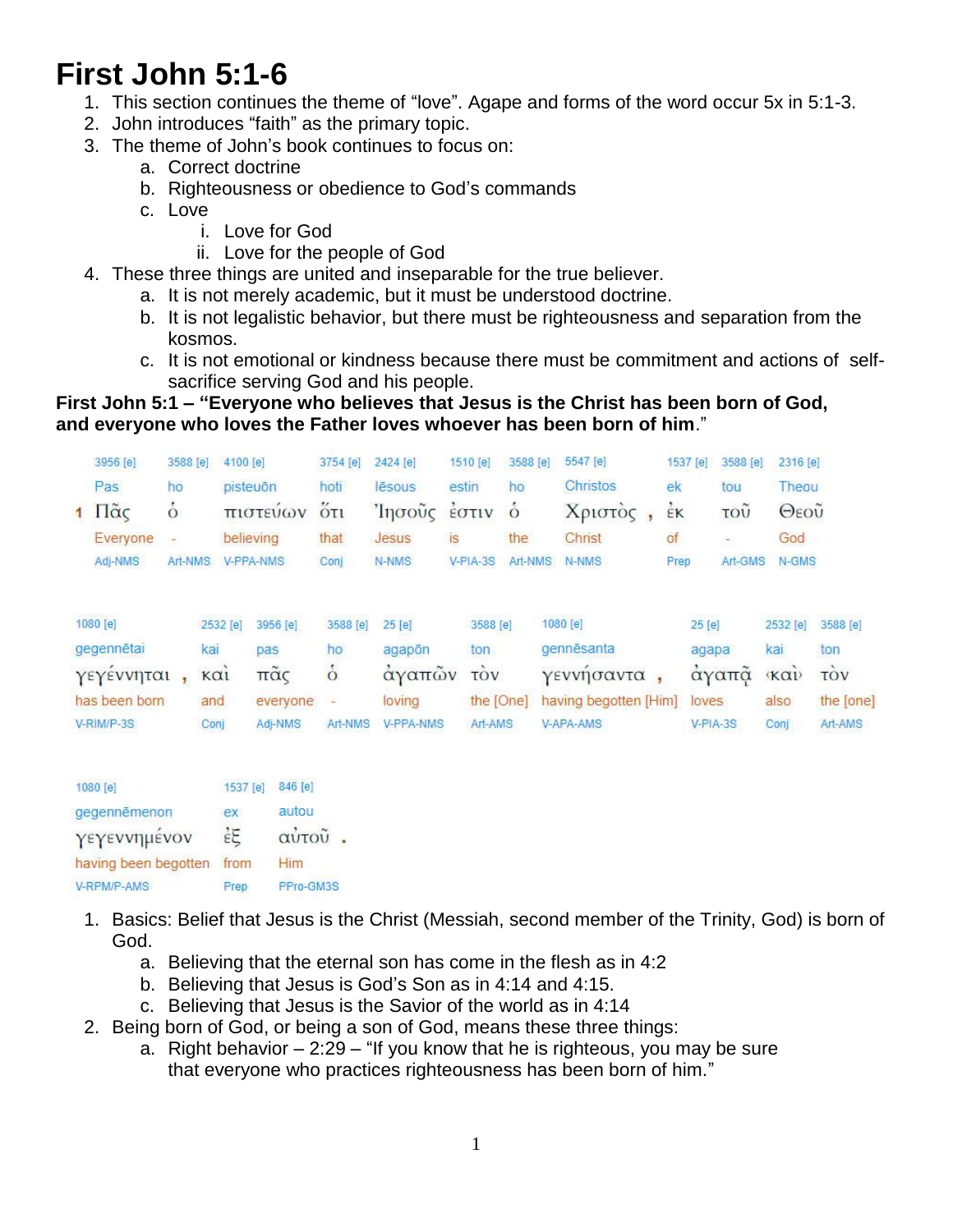- b. Avoiding a lifestyle of sin 3:9 "No one born of God makes a practice of sinning, for God's seed abides in him; and he cannot keep on sinning, because he has been born of God."
- c. Love other believers 4:7 "Beloved, let us love one another, for love is from God, and whoever loves has been born of God and knows God."
- 3. "has been born" *gegennetai* is perfect tense verb that suggests this is a past action with results that continue in the present. The Christian who was truly born of God in the past will continually live in faith in the present producing the fruit of that sonship.
- 4. "Father" *ton gennesanta* literally means "the one who has begotten". It is translated most often as simply "father"
- 5. "his child" *ton gegennemenon*  literally means "the one having been begotten". This is translated as "child" (Or, *ton gegennemenon ex auto*, "the one having been begotten from Him")

### **First John 5:2 – "By this we know that we love the children of God, when we love God and obey his commandments**."

| 1722 [e]                                                     | 3778 [e] |                                       | 1097 [e]                      | 3754 [e]                                              | 25 [e]                    | 3588 [e]                                | 5043 [e]                   | 3588 [e]      | 2316 [e] | 3752 [e] | 3588 [e]       | 2316 [e] |
|--------------------------------------------------------------|----------|---------------------------------------|-------------------------------|-------------------------------------------------------|---------------------------|-----------------------------------------|----------------------------|---------------|----------|----------|----------------|----------|
| en                                                           | touto    |                                       | ginöskomen                    | hoti                                                  | agapomen                  | ta                                      | tekna                      | tou           | Theou    | hotan    | ton            | Theon    |
| $2 \div v$                                                   |          | <b>TOUT()</b>                         | ΥΙνωσκομεν                    | $5\tau_1$                                             | άγαπώμεν                  | τά                                      | <b><i><u>TEKVO</u></i></b> | τοῦ           | Θεοῦ     | όταν     | <b>TOV</b>     | Θεόν     |
| By                                                           | this     |                                       | we know                       | that                                                  | we love                   | the                                     | children                   | $\rightarrow$ | of God   | when     | $\overline{ }$ | God      |
| Prep                                                         |          |                                       | DPro-DNS V-PIA-1P             | Conj                                                  | $V-PIA-1P$                | Art-ANP                                 | N-ANP                      | Art-GMS N-GMS |          | Coni     | Art-AMS        | N-AMS    |
| <b>SAVINARY</b><br>25 [e]<br>agapômen<br>άγαπῶμεν<br>we love |          | 2532 [e]<br>kai<br>$k\alpha i$<br>and | 3588 [e]<br>tas<br>τὰς<br>the | 1785 [e]<br>entolas<br>έντολάς<br>commandments of Him | 846 [e]<br>autou<br>αυτοῦ | 4160 [e]<br>poiōmen<br>ποιῶμεν.<br>keep |                            |               |          |          |                |          |
| V-PSA-1P                                                     |          | Conj                                  | Art-AFP                       | N-AFP                                                 | PPro-GM3S                 | V-PSA-1P                                |                            |               |          |          |                |          |

- 1. Again, John is providing his readers with confirmation of their faith and confirming that their faith is producing. John is legitimatizing:
	- a. the reader's faith
	- b. the object of their faith
- 2. John is not giving them a command to strive after, but a mirror to reflect in and observe the effect their faith is having: Love and Obedience.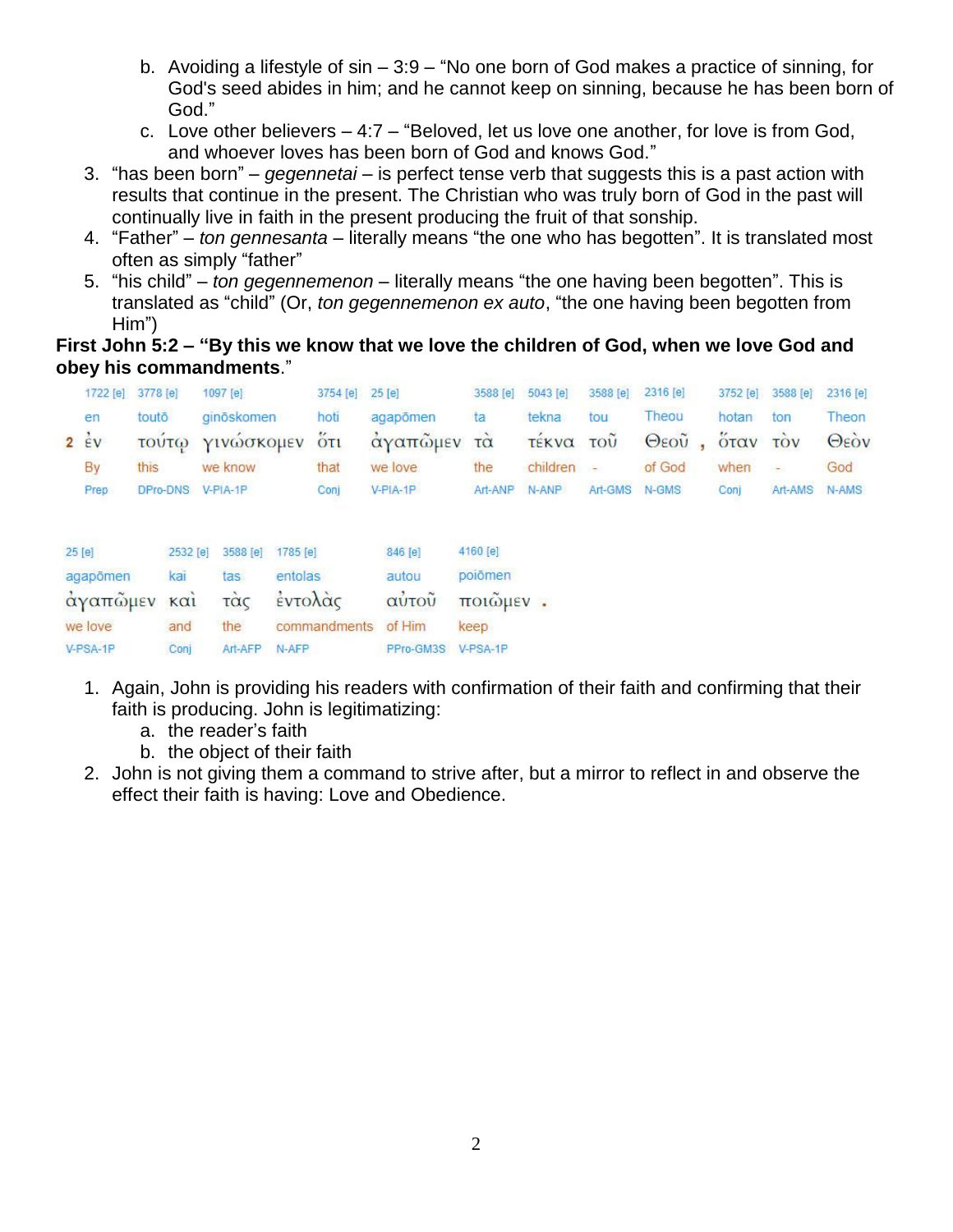### **First John 5:3 – "For this is the love of God, that we keep his commandments. And his commandments are not burdensome**."

| 3778 [e]       |                      | 1063 [e]                       | 1510 [e]       | 3588 [e]           | 26 [e]       | 3588 [e]         | 2316 [e]     | 2443 [e]               | 3588 [e]   | 1785 [e]                         | 846 [e]   |
|----------------|----------------------|--------------------------------|----------------|--------------------|--------------|------------------|--------------|------------------------|------------|----------------------------------|-----------|
| hautē          | gar                  |                                | estin          | hē                 | agapē        | tou              | Theou        | hina                   | tas        | entolas                          | autou     |
| 3 αυτη         | $\gamma \alpha \rho$ |                                | EOTIV          | $\mathbf{\hat{n}}$ | αγαπη        | $\overline{100}$ | $\Theta$ εοῦ | $\tilde{i} \nu \alpha$ | τὰς        | έντολάς                          | αὐτοῦ     |
| This           | for                  |                                | İS.            | the                | love         |                  | of God       | that                   | the        | commandments                     | of Him    |
| DPro-NFS       | Coni                 |                                | $V-PIA-3S$     | Art-NFS            | N-NFS        | Art-GMS          | N-GMS        | Conj                   | Art-AFP    | N-AFP                            | PPro-GM3S |
| 5083 [e]       |                      | 2532 [e]                       | 3588 [e]       | 1785 [e]           |              | 846 [e]          | 926 [e]      |                        | 3756 [e]   | 1510 [e]                         |           |
| tērōmen        |                      | kai                            | hai            | entolai            |              | autou            | bareiai      |                        | ouk        | eisin                            |           |
| τηρώμεν        | ÷                    | $\kappa$ $\alpha$ <sub>i</sub> | $\alpha i$     |                    | έντολαι      | αύτοῦ            | βαρεΐαι      |                        | $\vec{ow}$ | $e^i$ <sub>i</sub> $o^i$ $\cdot$ |           |
| we should keep |                      | and                            | the            |                    | commandments | of Him           | burdensome   |                        | not        | are                              |           |
| V-PSA-1P       |                      | Conj                           | <b>Art-NFP</b> | N-NFP              |              | PPro-GM3S        | Adj-NFP      |                        | Adv        | $V-PIA-3P$                       |           |

- 1. Love for God is not an emotion, but an action which produces obedience
- 2. "Love of God" means "Love FOR God". See Jesus' words below from the book of John:
	- a. John 14:15, "If you love me, you will obey what I command."
	- b. John 14:21 "Whoever has my commandments and keeps them, he it is who loves me. And he who loves me will be loved by my Father, and I will love him and manifest myself to him."
	- c. John 14:23-24 "Jesus answered him, "If anyone loves me, he will keep my word, and my Father will love him, and we will come to him and make our home with him. **<sup>24</sup>** Whoever does not love me does not keep my words. And the word that you hear is not mine but the Father's who sent me.
	- d. John 14:31 "I do as the Father has commanded me, so that the world may know that I love the Father. Rise, let us go from here."
	- e. John 15:10 "If you keep my commandments, you will abide in my love, just as I have kept my Father's commandments and abide in his love."
- 3. The Father's commands are not **burdensome** (*bareiai*):
	- a. *Bareiai* is only used here in First John (one other time in 2 Corinthians 10:10 "His letters are weighty…")
	- b. Bareiai means "heavy, weighty, burdensome." It indicates something is "oppressive," or even, "violent."
	- c. God's commands are exact and high, but they are not demanding or oppressive. God's commands do not shackle our lives, but instead they set us free. God's commands set us free from the bondage of the world and the weight of sin.
	- d. In Matthew 23:4 Jesus accused the Pharisees of tying heavy burdens that were hard to bear on people. This is the opposite of what the commands of the Father produce: "They tie up heavy burdens, hard to bear, and lay them on people's shoulders, but they themselves are not willing to move them with their finger."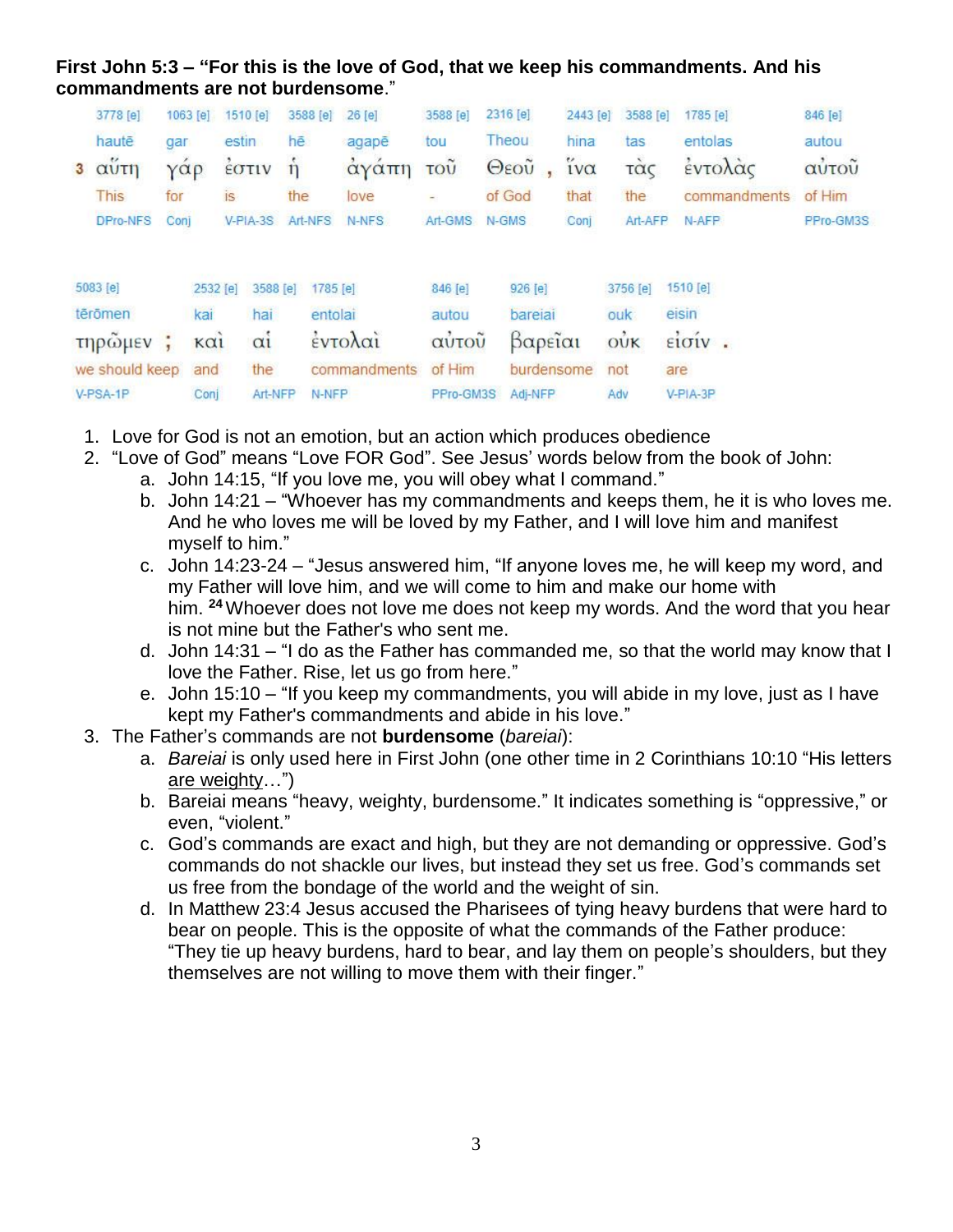**First John 5:4 – "For everyone who has been born of God overcomes the world. And this is the victory that has overcome the world—our faith**."

|      | 3754 [e]          | 3956 [e]   | 3588 [e]        | 1080 [e]    |                          |                  | 1537 [e]        | 3588 [e] |          | 2316 [e] | 3528 [e]    |   | 3588 [e]          |        | 2889 [e] |             | 2532 [e]        |
|------|-------------------|------------|-----------------|-------------|--------------------------|------------------|-----------------|----------|----------|----------|-------------|---|-------------------|--------|----------|-------------|-----------------|
|      | hoti              | pan        | to              |             | gegennēmenon             |                  | ek              | tou      |          | Theou    | nika        |   | ton               |        | kosmon   |             | kai             |
|      | $4\tilde{\sigma}$ | παν        | τò              |             | γεγεννημένον             |                  | $\frac{1}{2}K$  | τοῦ      |          | Θεοῦ     | <b>νικα</b> |   | TOV               |        | κοσμον   |             | K <sub>α1</sub> |
|      | For               | everyone   |                 |             | having been born         |                  | of              | E.       | God      |          | overcomes   |   | the               |        | world    |             | and             |
|      | Conj              | Adi-NNS    | Art-NNS         |             | V-RPM/P-NNS              |                  | Prep            | Art-GMS  |          | N-GMS    | V-PIA-3S    |   | Art-AMS           |        | N-AMS    |             | Conj            |
|      |                   |            |                 |             |                          |                  |                 |          |          |          |             |   |                   |        |          |             |                 |
|      | 3778 [e]          | 1510 [e]   | 3588 [e]        | 3529 [e]    | 3588 [e]                 | 3528 [e]         |                 |          | 3588 [e] | 2889 [e] |             |   | 3588 [e]          |        | 4102 [e] | 1473 [e]    |                 |
|      | hautē             | estin      | hē              | nikē:       | hē                       | nikēsasa         |                 |          | ton      | kosmon   |             |   | hē                | pistis |          | hēmōn       |                 |
|      | αΰτη              | EOTIV      | $\mathsf{\eta}$ | <b>VIKI</b> | $\mathbf{n}$             |                  | νικησασα        |          | TOV      |          | κοσμον      | ÷ | $\overline{\eta}$ |        | πιστις   | $\eta$ μών. |                 |
| this |                   | is         | the             | victory     | $\overline{\phantom{a}}$ |                  | having overcome |          | the      | world    |             |   | the               | faith  |          | of us       |                 |
|      | DPro-NFS          | $V-PIA-3S$ | Art-NFS         | N-NFS       | Art-NFS                  | <b>V-APA-NFS</b> |                 |          | Art-AMS  | N-AMS    |             |   | Art-NFS           |        | N-NFS    | PPro-G1P    |                 |

- 1. For the 8th time John uses the word *gennao* "having been born" for the new birth. (2:29; 3:9 4:7; 5:1, 4, 18)
- 2. Notice the Greek word play with *nika* "victory" and *nikesasa* "having overcome"/*nika* "overcomes". A consistent translation would be more like this:
	- a. "For everyone born of God conquers the world. This is the conquering that has conquered the world, EVEN OUR FAITH!"
	- b. A form of *nikao* ("conquer, overcome, victorious, prevail, subdue")occurs 4x in 5:4,5

#### **First John 5:5 – "Who is it that overcomes the world except the one who believes that Jesus is the Son of God**?"

| 5101 [e]        | 1161[e]                              | 1510 [e]       | 3588 [e]         | 3528 [e]                 | 3588 [e]      | $2889$ [e] |      | 1487 [e] 3361 [e]  | 3588 [e] | 4100 [e]            | 3754 [e] |
|-----------------|--------------------------------------|----------------|------------------|--------------------------|---------------|------------|------|--------------------|----------|---------------------|----------|
| <b>Tis</b>      | de                                   | estin          | ho               | nikōn                    | ton           | kosmon     | ei   | mē                 | ho       | pisteuōn            | hoti     |
| $5$ Tic         | $\langle \delta \varepsilon \rangle$ | έστιν ο        |                  | <b>VIKWV</b>             | TOV           | κόσμον, εί |      | $\mu$ <sub>1</sub> | $\circ$  | πιστεύων ότι        |          |
| Who             | now                                  | $\overline{S}$ |                  | the [one] overcoming the |               | world      |      | not                |          | the [one] believing | that     |
| <b>IPro-NMS</b> | Coni                                 |                | V-PIA-3S Art-NMS | V-PPA-NMS                | Art-AMS N-AMS |            | Coni | Adv                | Art-NMS  | V-PPA-NMS           | Conj     |

| 2424 [e]       | 1510 [e] 3588 [e] 5207 [e] 3588 [e]  |     |          |          | 2316 [e]       |  |
|----------------|--------------------------------------|-----|----------|----------|----------------|--|
| lēsous         | estin                                | ho  | Huios    | tou      | Theou          |  |
| Ίησοὖς έστιν ὁ |                                      |     | Υίὸς τοῦ |          | $\Theta$ εοῦ ? |  |
| Jesus          | IS                                   | the | Son      | $\equiv$ | of God         |  |
| N-NMS          | V-PIA-3S Art-NMS N-NMS Art-GMS N-GMS |     |          |          |                |  |